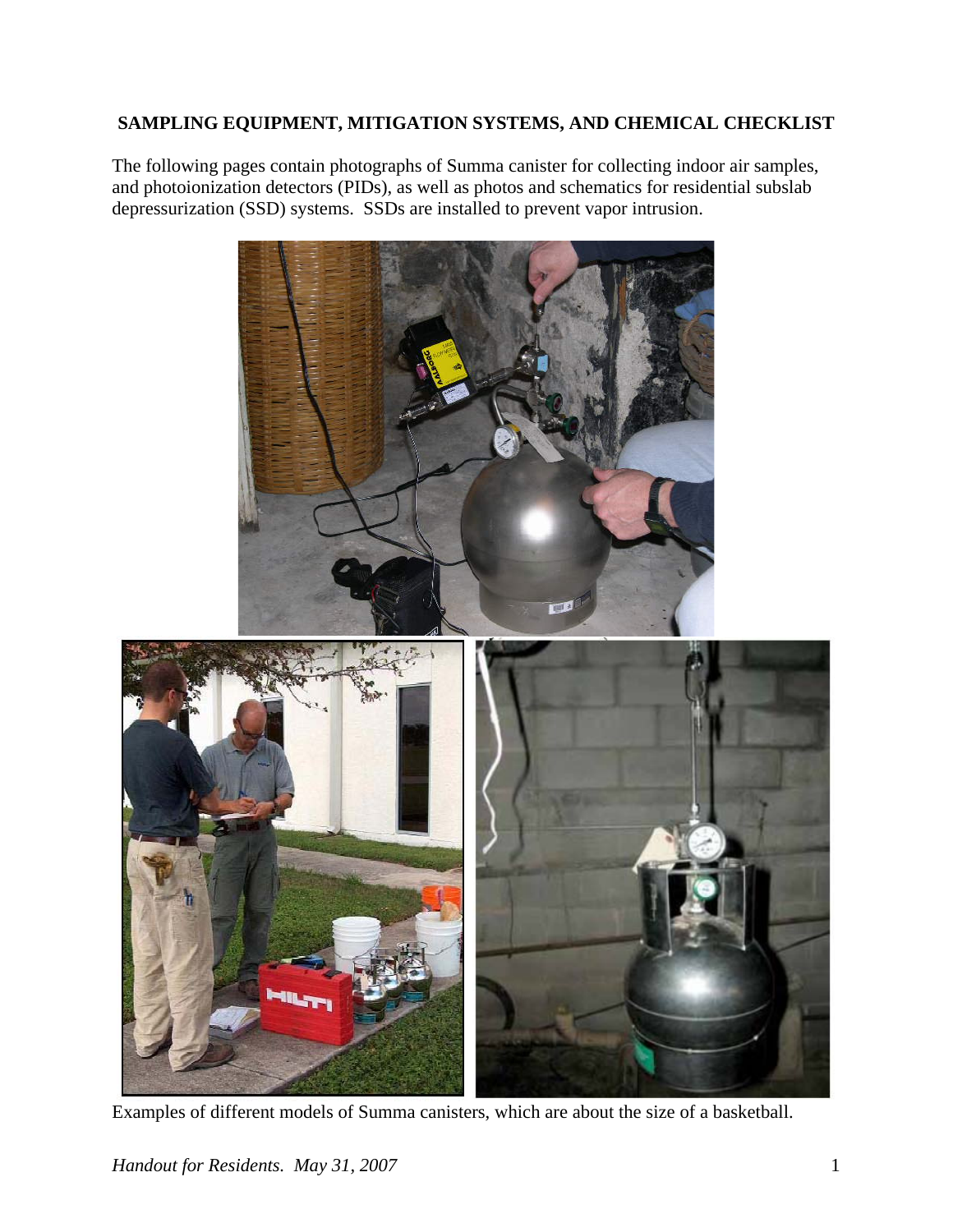

Examples of two types of photo-ionization detectors (PIDs) for field measurement of organic chemical vapors.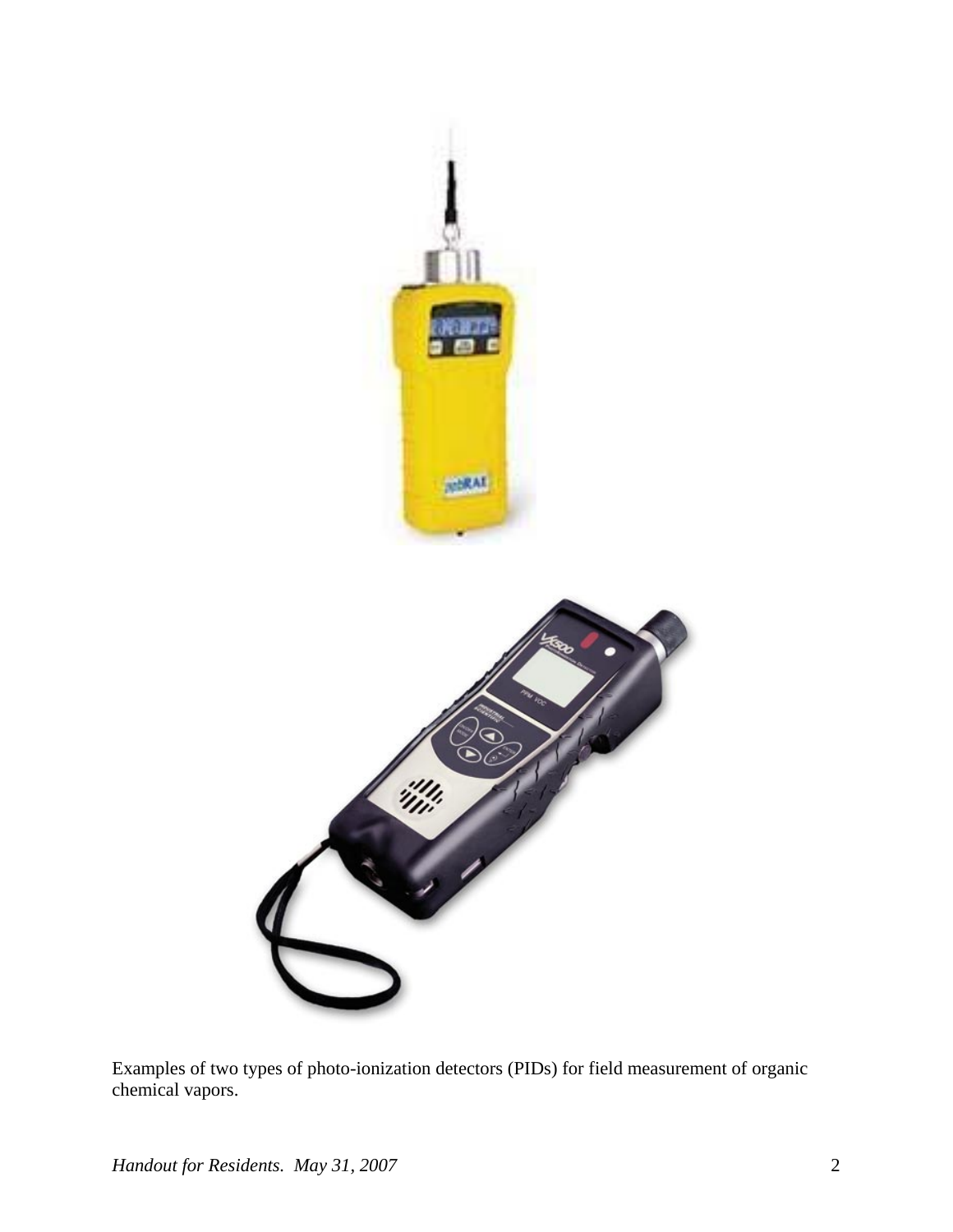

Photos of residential subslab depressurization (SSD) systems. Vapors are extracted through the use of a small fan, then harmlessly vented to the outdoors where they quickly disperse.

Preventing soil gas entry is the focus of SSD. It involves sealing the foundation and depressurizing the soil. Sealing cracks and holes with epoxies and caulks, and sealing the crawl space from the rest of the house are all methods with some application. SSD can reduce vapor levels by as much as 99%. Suction puts the soil at a lower pressure than the inside of the home, preventing inward migration of soil gas. Installing an SSD system involves sinking ventilation pipes below the foundation and continuously pumping out air by running a small fan. Subslab depressurization (SSD) systems were developed to mitigate intrusion of naturally occurring radon gas, but are equally effective for mitigating the intrusion of solvent vapors.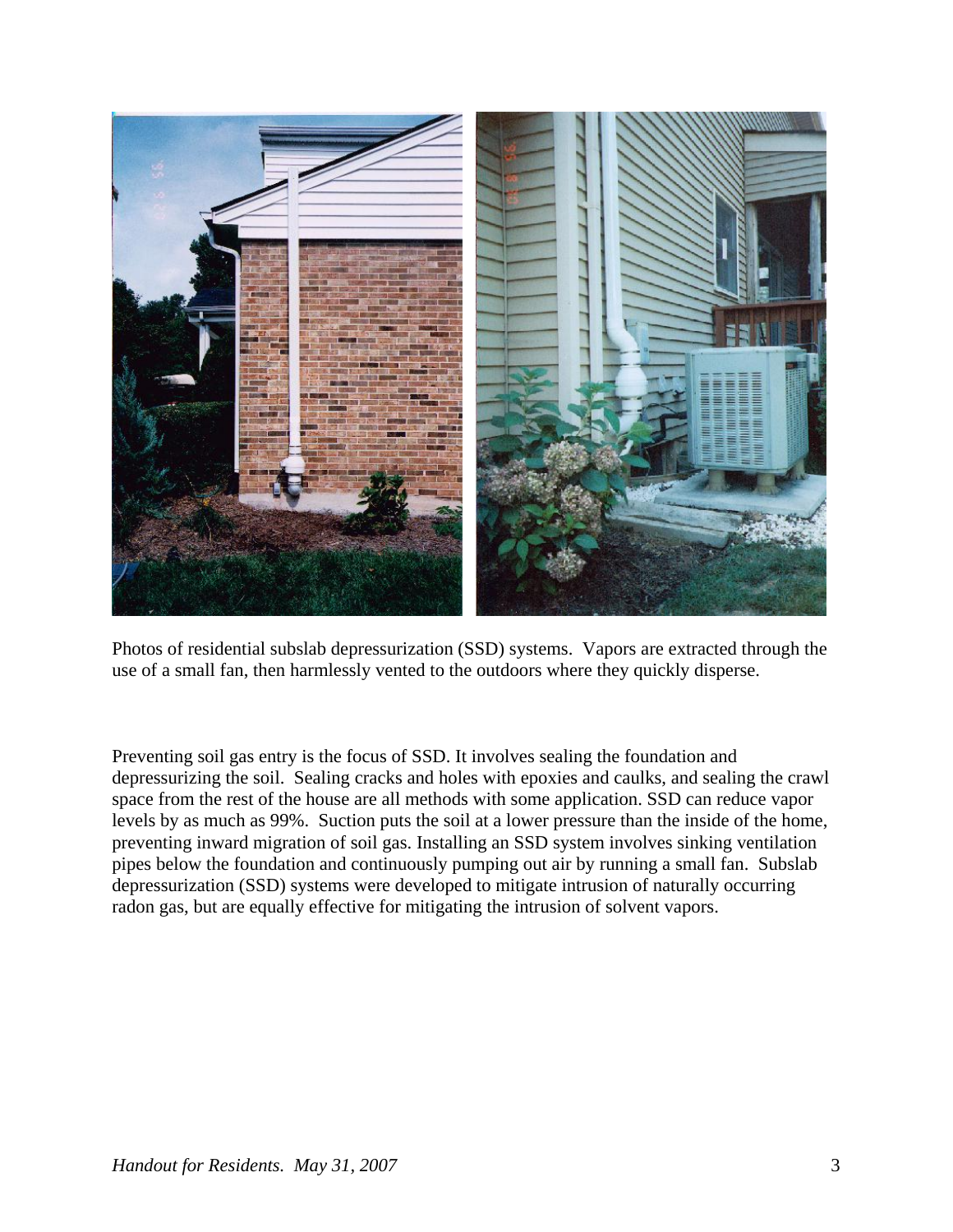

One possible configuration for a multi-pipe system



- 1. The exterior downspout exhaust stack illustrated here is one of several possible stack configurations, as discussed later.
- 2. Sealing pipe penetration<br>through wall is important to reduce leakage of outdoor air and air from block cavities into SSD system.



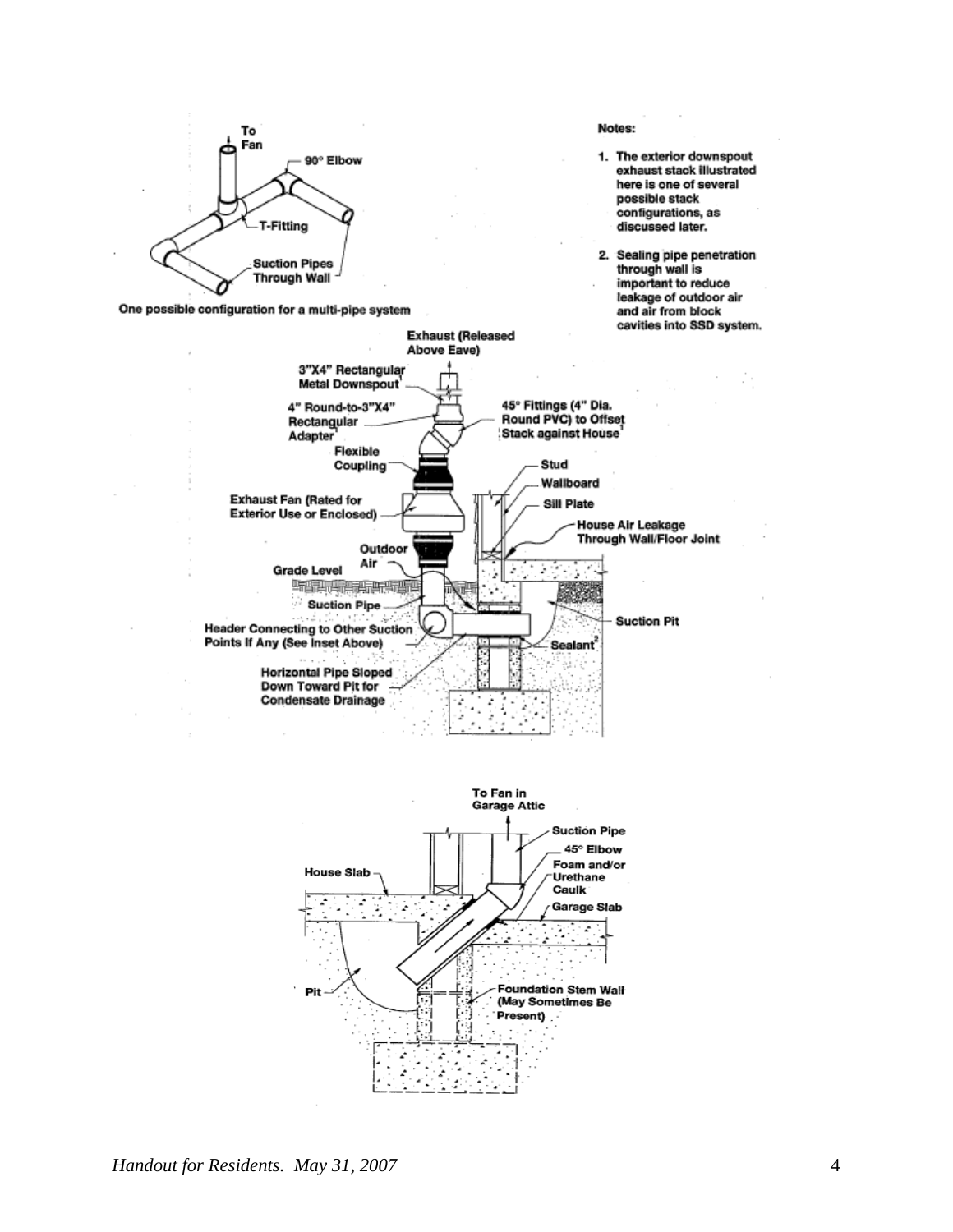### **Chemical Information**

**Chemical Name: Tetrachloroethylene**

**CAS Registry Number:** 000127-18-4

**Synonyms:** Tetrachloroethylene; 1,1,2,2-Tetrachloroethylene, Tetrachloroethene, Ethylene tetrachloride, Perchlorethylene, Perchloroethylene, PCE

# **Products that contain PCE**

| <b>Brand</b>                                 | Category             | Form        | <b>Percent</b> |
|----------------------------------------------|----------------------|-------------|----------------|
| Lectra Motive Auto Care                      | Auto products        | aerosol     | 70-100         |
| <b>Trouble Free Rust Buster</b>              | Auto products        | aerosol     |                |
| Gumout Professional Non Flammable Brake      | Auto products        | aerosol     | 50-90          |
| Parts Cleaner                                |                      |             |                |
| <b>Champion Carburetor Cleaner</b>           | Auto products        | aerosol     | $15 - 20$      |
| <b>Champion Sprayon Degreasing Solvent</b>   | Auto products        | aerosol     | $20 - 25$      |
| ProFree Anti Seize Lubricant                 | Auto products        | aerosol     | $45 - 50$      |
| <b>ProsALL Prosolv</b>                       | Auto products        | aerosol     | $20 - 25$      |
| Brakleen Brake Parts Cleaner-01/26/1999      | Auto products        | liquid      | >90            |
| Lectra Motive Auto Care-03/28/2002           | Auto products        | aerosol     | >90            |
| Brakleen Brake Parts Cleaner-Bulk            | Auto products        | liquid      | >90            |
| <b>Brakleen Brake Parts Cleaner</b>          | Auto products        | liquid      | 65-94          |
| Liquid Wrench Supr Lubricant with Teflon     | Auto products        | aerosol     | 65-80          |
| Champion Sprayon Brake Parts Cleaner         | Auto products        | aerosol     | $<$ 1          |
| ProsALL Propen Non flammable Penetrating Oil | Auto products        | aerosol     | $60 - 65$      |
| Snap Wire Drier                              | Auto products        | aerosol     | 45-55          |
| <b>Espree Tire Shine</b>                     | Auto products        | aerosol     | 30             |
| Brakleen Brake Parts Cleaner-03/28/2002      | Auto products        | liquid      | >90            |
| Aleenes Platinum Bond Patio & Garden         | Adhesive Hobby/Craft | liquid      | 70             |
| ARAMCO Art and Crafts Goop, FP Goop          | Hobby/Craft          | liquid      |                |
| Aleenes Platinum Bond 7800                   | Adhesive Hobby/Craft | liquid      | 70             |
| Aleenes Platinum Bond Super Fabric Textile   | Adhesive Hobby/Craft | liquid      | 70             |
| <b>Hagerty Silversmiths Spray Polish</b>     | Home inside          | aerosol     | 30.5           |
| Champion Spot It Gone                        | Home inside          | aerosol     | $20 - 25$      |
| Plumbers Goop Adhesive and Sealant           | Home maintenance     | paste       | 67.5           |
| <b>Champion Anti Seize</b>                   | Home maintenance     | aerosol     | $45 - 50$      |
| <b>Drycleaned clothes or furnishings</b>     | Personal/home        | off-gassing |                |

Note: A study of nine homes into which 10 or fewer freshly dry-cleaned garments were introduced showed an increase in tetrachloroethylene levels in the air of seven homes (Thomas et al. 1991). The increases ranged from 2 to 30 times the levels before the introduction of the garments, and the magnitude of the increase was highly correlated with the number of garments divided by the house volume.

Although the indoor-air concentration of PCE vapors from freshly dry-cleaned items is temporary, it is recommended that freshly dry-cleaned items be placed in a garage or outside area for several days before bringing these items inside the living space of a home.